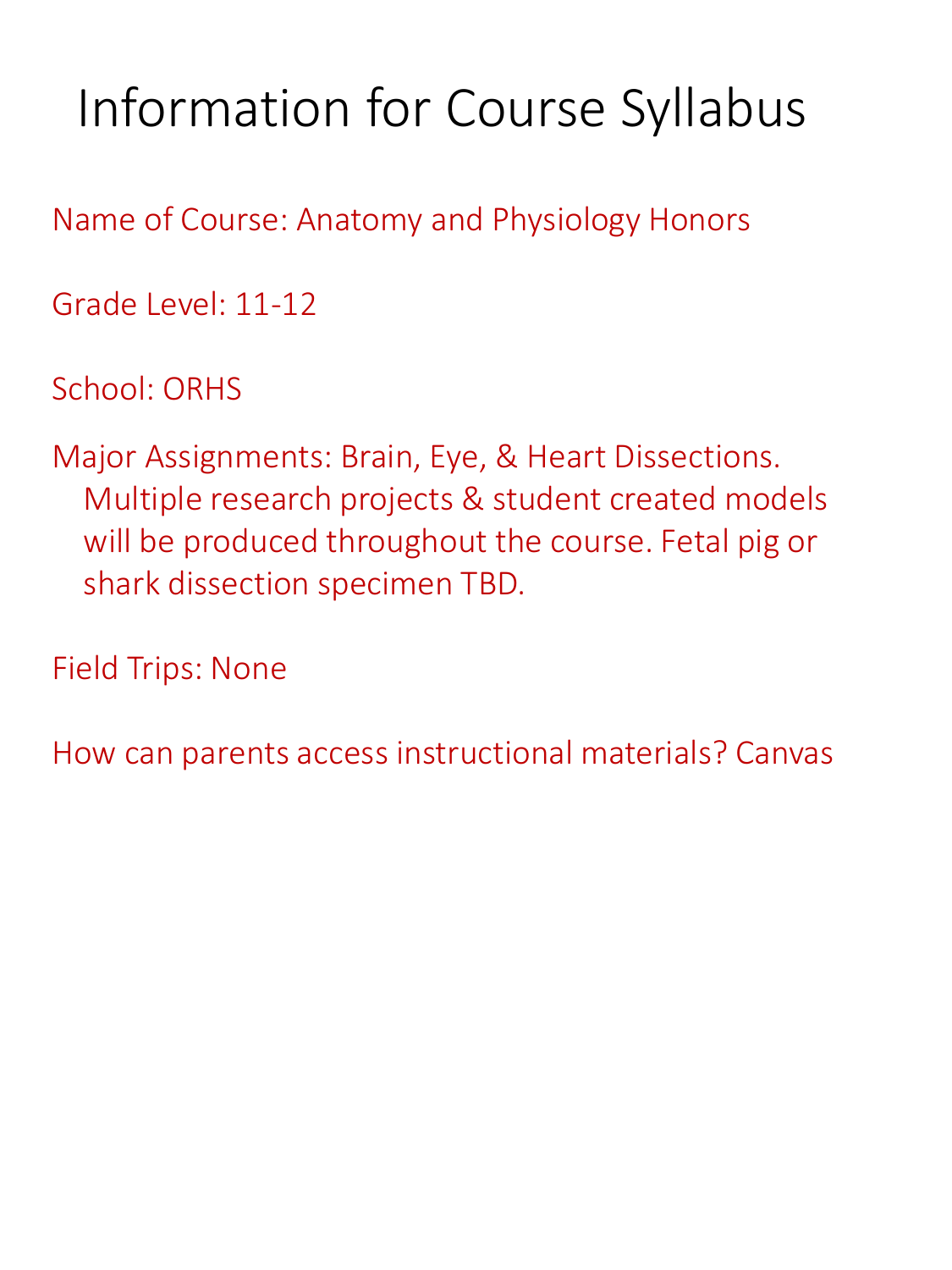#### **Term 1**

| Anatomical |                             | Core Idea: The human body is organized to accomplish life processes.                                                                                                                                                             |
|------------|-----------------------------|----------------------------------------------------------------------------------------------------------------------------------------------------------------------------------------------------------------------------------|
|            |                             | <b>HAP.LS1.1</b> Investigate the organization of the human body in relation to its ability to<br>accomplish life functions and construct an explanation for the relationship between<br>anatomy and physiology.                  |
|            | ons<br>entati<br>pue<br>HAP | HAP.LS1.2 Differentiate the major organ systems of the human body by their anatomy<br>and physiology and engage in argument about defined boundaries due to their functional<br>connectivity.                                    |
|            |                             | <b>HAP.LS1.3</b> Describe the organizational levels of the human body and observe patterns in<br>cell types and tissue types across organ systems.                                                                               |
|            | O<br>Intro to               | <b>HAP.LS1.4</b> Use a human model to differentiate the major body cavities and organs located<br>within them. Describe the model using proper anatomical and directional terminology for<br>body regions, planes, and cavities. |
|            |                             | <b>HAP.LS1.5</b> Explain homeostasis and describe how it is accomplished through feedback<br>mechanisms that utilize receptors and effectors.                                                                                    |

**Tissue & Integumentary**  Tissue & Integumentary **Core Idea**: The Integumentary system provides protection, temperature homeostasis, and sensation **System HAP.LS1.6** Describe the anatomical structures of the integumentary system and explain their role in the physiological processes of protection, temperature homeostasis, and sensation.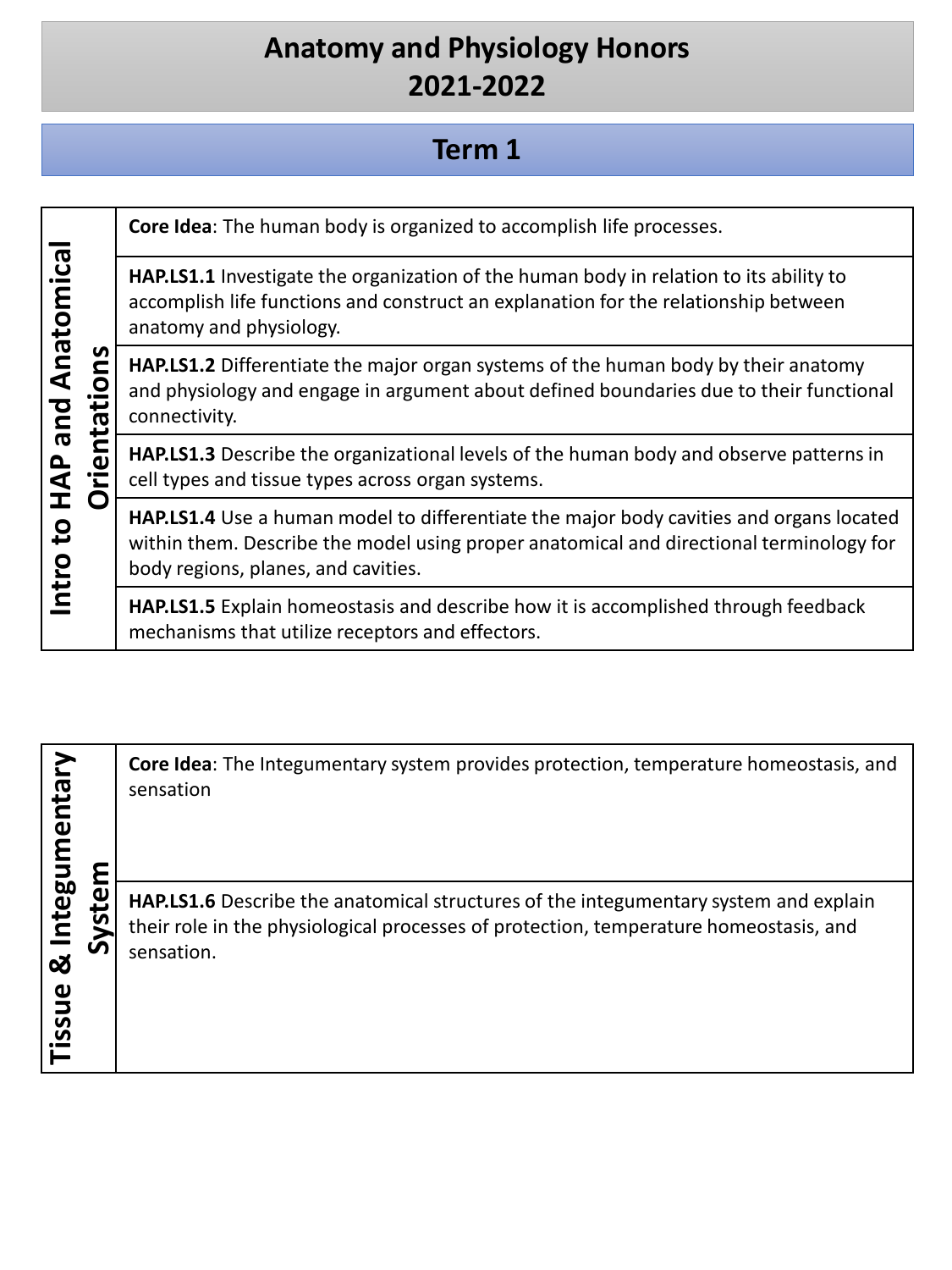#### **Term 1**

Muscular System **Muscular System** substances.

**Skeletal System**

Skeletal System

**Core Idea**: Muscular systems provide movement and temperature homeostasis.

**HAP.LS1.11** Differentiate visceral, cardiac, and skeletal muscle tissues based on anatomical criteria and their physiological role in the movement of body parts and/or

**HAP.LS1.12** Model the gross and microscopic anatomy of skeletal muscle and a muscle fiber and use the model to identify and explain the roles of subcellular structures that participate in the events of muscle fiber contraction and heat generation.

**HAP.LS1.13** Model the anatomical connections between the skeletal system and muscular system and explain how they generate movement through antagonistic muscle groups.

**Core Idea**: The Skeletal system provides support, protection, movement, storage, and hematopoiesis.

**HAP.LS1.8** Identify major bones within the axial and appendicular divisions, describing their physiological roles in creating a body scaffold, internal organ protection, and anchor points for skeletal muscles participating in movement.

**HAP.LS1.9** Diagram microscopic bone structures, identifying regions that participate in hematopoiesis and storage of minerals and fat.

**HAP.LS1.10** Explain the processes of bone formation, growth, and repair.

**HAP.ETS2.1** Research system disorders to communicate information on the known facts about the disorders and identify technology that has been developed to diagnose and/or treat the disorders.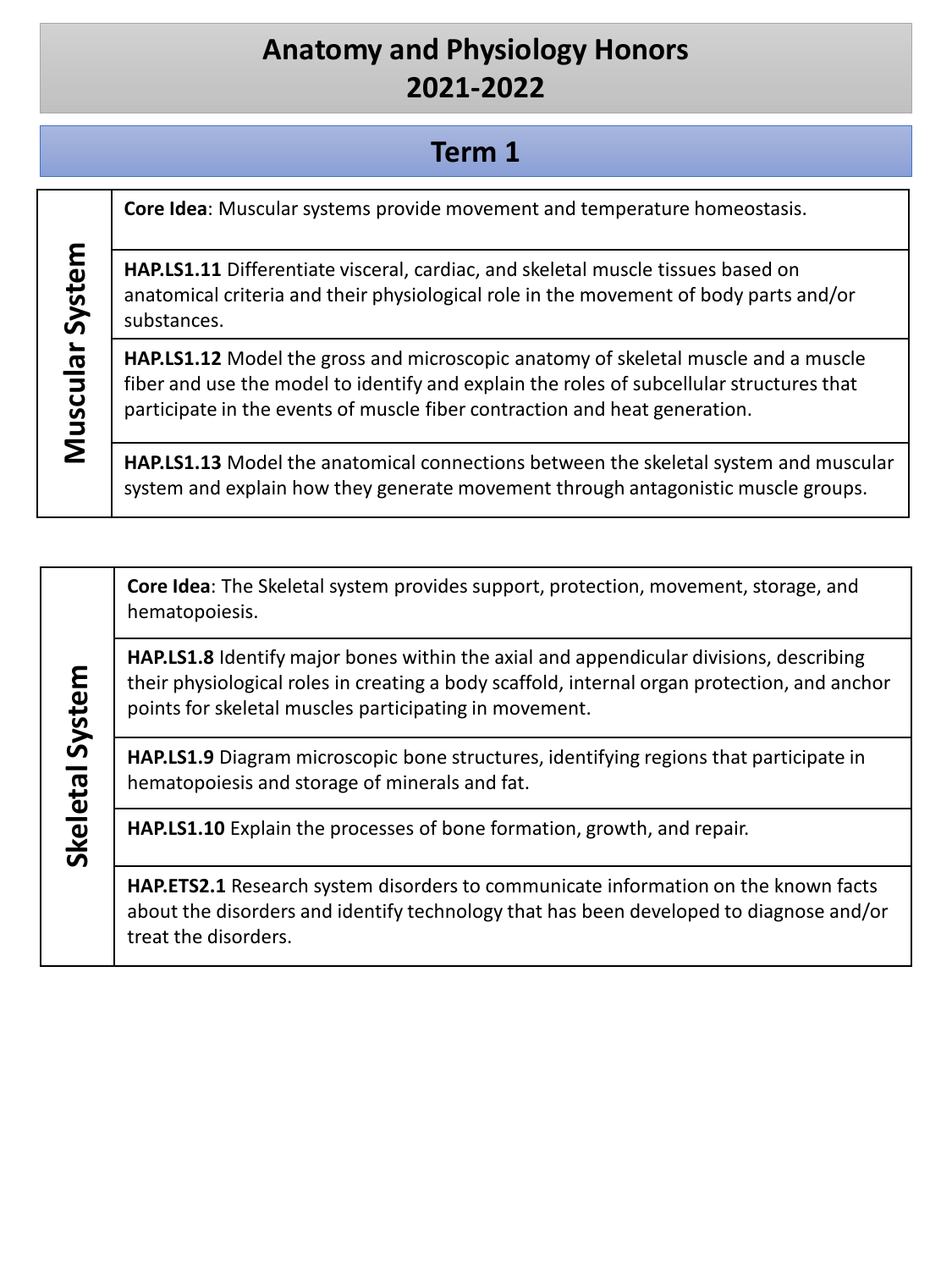### **Term 1**

**Core Idea**: The Nervous system, in response to stimuli, coordinates functions of other body systems to support life processes.

**HAP.LS1.33** Anatomically distinguish between the central nervous system and the peripheral nervous system. Explain how their structures and locations are related to their physiological roles.

**HAP.LS1.34** Model the cellular and subcellular structures of neurons and explain the molecular neurophysiology of membrane potentials and the conduction of information through synaptic transmission.

**HAP.LS1.35** Identify and describe the types of sensory receptors found in the human body.

**HAP.LS1.36** Compare and contrast the structures and functions of the somatic nervous system and the autonomic nervous system.

**HAP.LS1.37** Model the major parts of the brain and spinal cord, relating each part to its source of sensory information and/or its primary target of regulation.

**HAP.LS1.38** Explain the structures, functions, and limitations of the human sensory systems (senses): hearing, balance/proprioception, sight, touch, smell, and taste.

**HAP.ETS2.1** Research system disorders to communicate information on the known facts about the disorders and identify technology that has been developed to diagnose and/or treat the disorders.

Nervous System and Special Senses **Nervous System and Special Senses**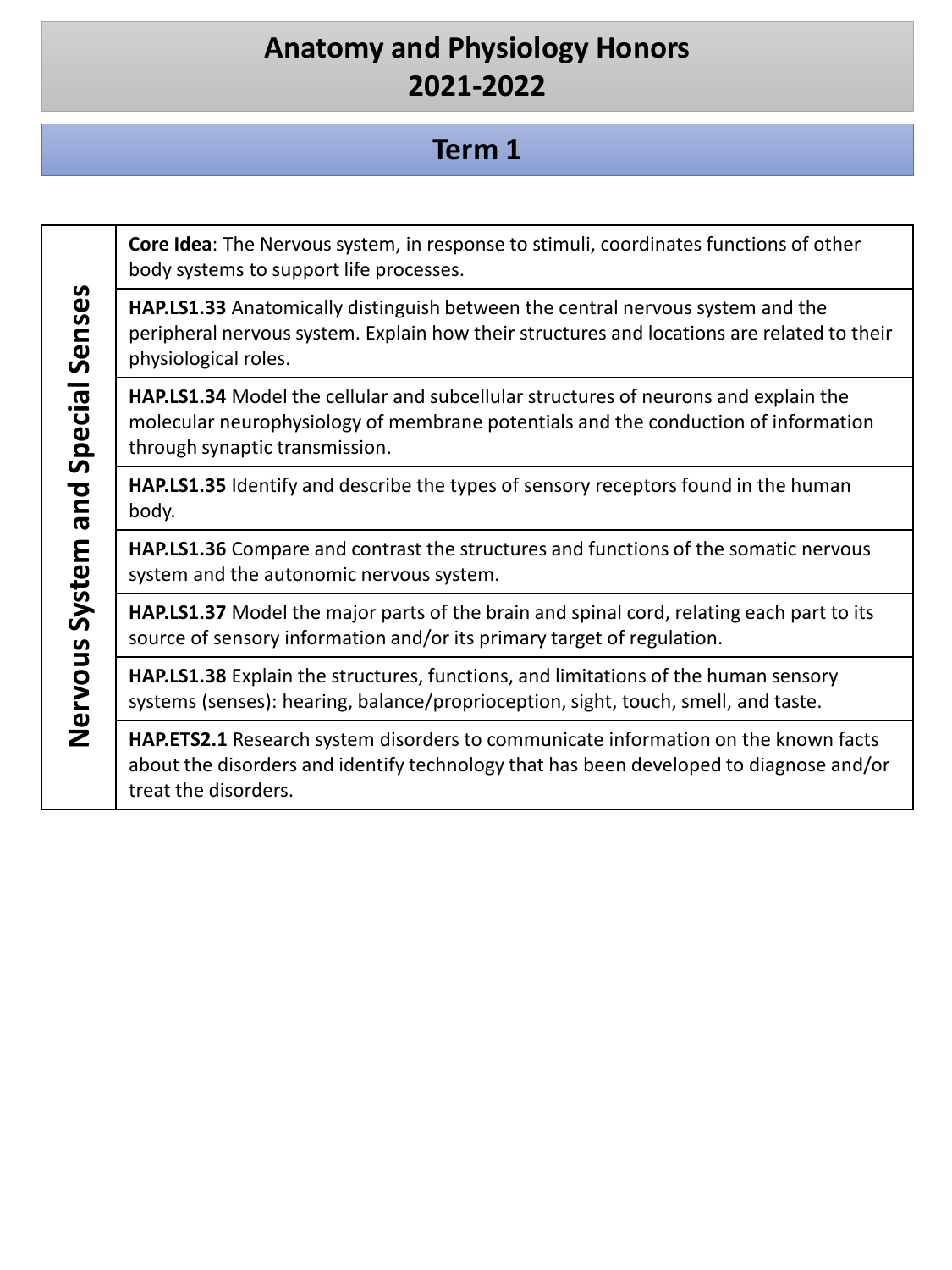### **Term 2**

**System**

**Core Idea**: The Cardiovascular system provides transport of materials for homeostatic control and protection throughout the body.

**HAP.LS1.14** Describe, in terms of structure and function, the systemic and pulmonary paths of the cardiovascular system.

**HAP.LS1.15** Prepare and/or use a model of a human heart to explain systole and diastole and the heart's internal and external control mechanisms involved in producing the heartbeat.

**HAP.LS1.16** Explain blood pressure in terms of systole and diastole. Describe the factors affecting blood pressure and blood pressure's role in homeostasis.

**HAP.LS1.17** Examine the structure (molecular and cellular) of blood constituents and describe their function.

**HAP.LS1.18** Explain how the anatomy of the respiratory system functions to provide oxygen and carbon dioxide transport mechanisms between the lungs and the circulatory system, considering capillary structures, red blood cell structures, diffusion, and affinity.

**HAP.LS1.19** Explain the relationship between the integumentary, muscular, and circulatory systems in temperature homeostasis.

**Core Idea**: The Digestive system provides for absorption of raw materials that build and fuel the body's cells. **HAP.LS1.24** Model the sequential organization of the alimentary canal and its accessory organs in order to describe the physiological role of each. Digestive System **Digestive System HAP.LS1.25** Analyze gastrointestinal wall histology and explain the anatomical architecture that supports efficient absorption and transport of molecules into cardiovascular or lymphatic circulation.

**HAP.LS1.26** Investigate the actions of major digestive enzymes and hormones and identify their sources.

**HAP.LS1.27** Describe the role of the hepatic portal system in coupling the digestive and cardiovascular systems.

**HAP.ETS2.1** Research system disorders to communicate information on the known facts about the disorders and identify technology that has been developed to diagnose and/or treat the disorders.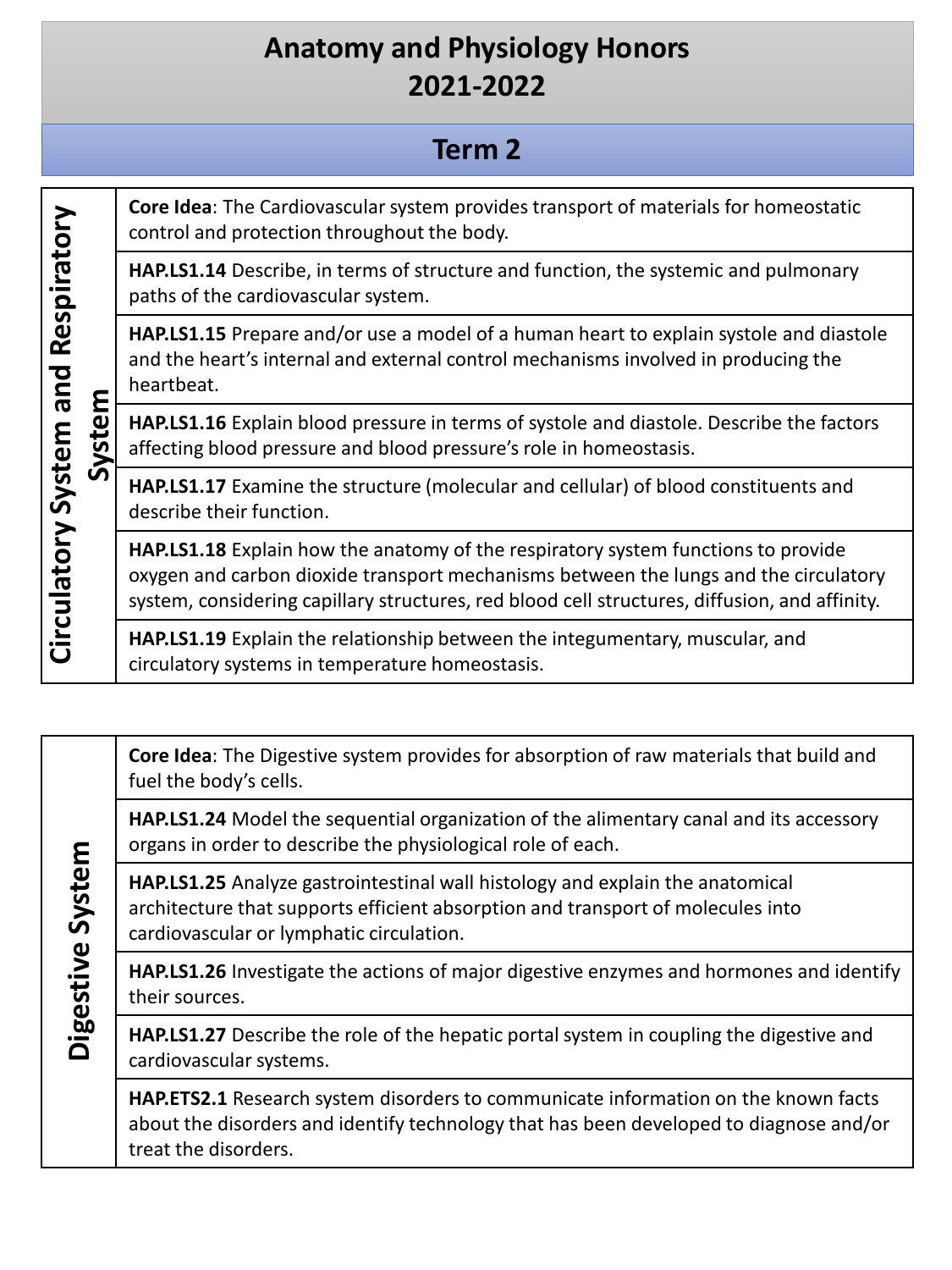### **Term 2**

Urinary System **Urinary System**

**Core Idea**: The Urinary system provides for waste excretion, osmotic homeostasis, electrolyte homeostasis, and pH homeostasis.

**HAP.LS1.28** Model the sequential organization of the male and female urinary tracts in order to describe the physiological role of blood filtration and waste excretion from the body.

**HAP.LS1.29** Identify the parts of a nephron and describe how they assist in homeostatic mechanisms through urine formation.

|           | Core Idea: The Immune and Lymphatic systems provide protection and lipid transport.                                  |
|-----------|----------------------------------------------------------------------------------------------------------------------|
| System    | HAP.LS1.20 Describe the relationship between the structure and function of the<br>lymphatic system.                  |
|           | HAP.LS1.21 Differentiate between innate and adaptive immunity, identifying immune<br>cells that play a role in each. |
| Lymphatic | HAP.LS1.22 Analyze ABO and Rh blood groups as a basis for blood transfusion and infant<br>incompatibility reactions. |
|           | HAP.LS1.23 Diagram the progression of lipid transport from the digestive system, through                             |

the lymphatic system, and into the cardiovascular circulation.

Endocrine System **Endocrine System**

**Core Idea**: The Endocrine system, through hormones, regulates the functions of organs to support life processes.

**HAP.LS1.30** Using a model, name and locate the major endocrine glands and identify additional organ tissues in the human body that produce hormones. Describe the hormones produced and their physiological effects on other body targets.

**HAP.LS1.31** Describe the relationship between receptors and ligands and differentiate between steroid and nonsteroid hormones as ligands.

**HAP.LS1.32** Explain, using examples, the mechanism of negative feedback in hormonal production and control.